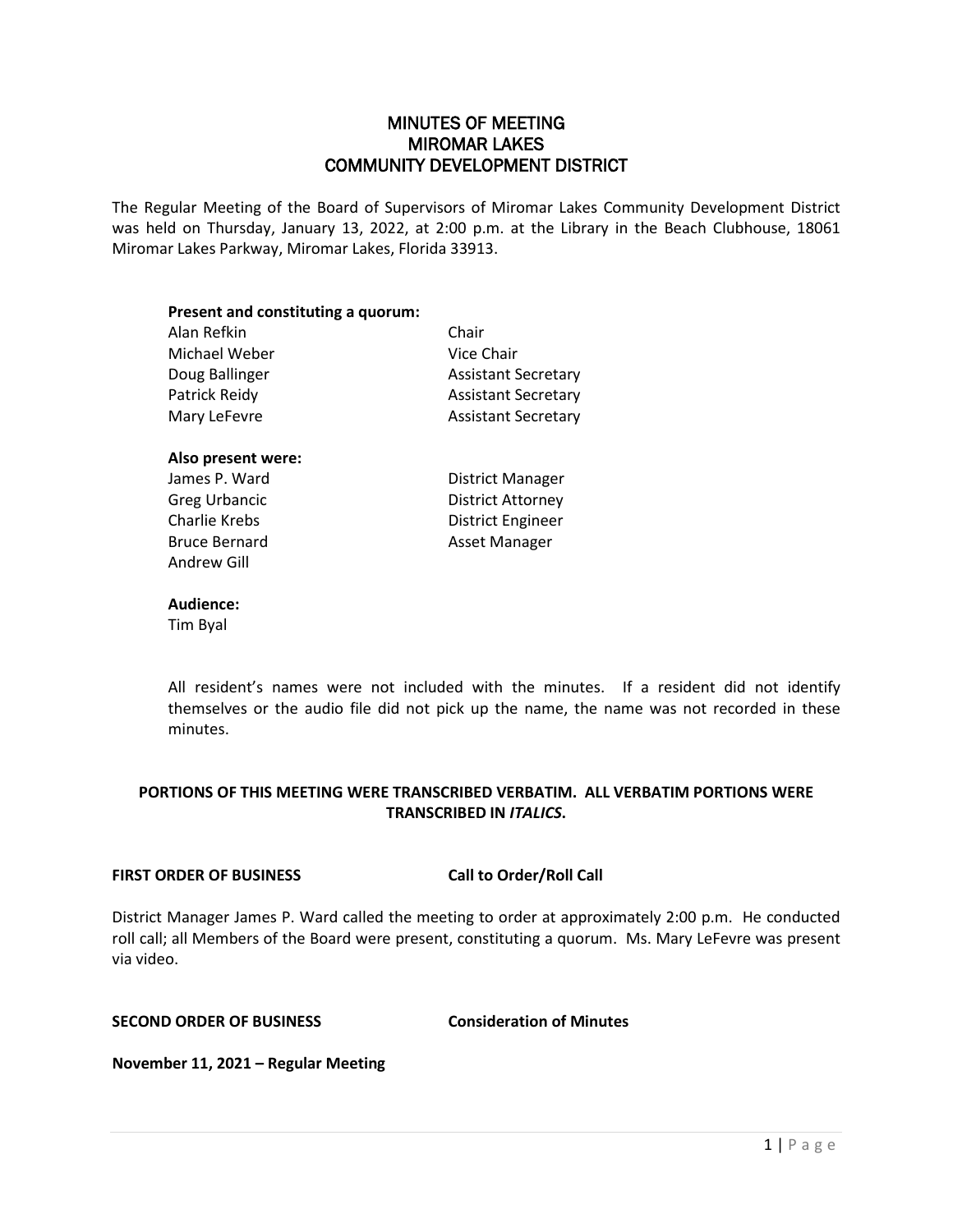Mr. Ward asked if there were any additions, deletions, or corrections for the Minutes; hearing none, he called for a motion.

> **On MOTION made by Mr. Alan Refkin, seconded by Mr. Doug Ballinger, and with all in favor, the November 11, 2021, Regular Meeting Minutes were approved.**

#### **THIRD ORDER OF BUSINESS Acceptance of the Audited Financial Statements**

#### **Consideration of the Acceptance of the Audited Financial Statements for the Fiscal Year ended September 30, 2021**

Mr. Ward introduced Tony Grau, Senior Partner with Grau and Associates.

Mr. Tony Grau with Grau and Associates reviewed the Audited Financial Statements for the Fiscal Year ended September 30, 2021. He reported the independent auditors report on page 1 and 2 reflected a clean opinion with respect to the financial statements of the District. He indicated there was a new item in the audit report on page 2, additional information was now required by Florida Statute. He stated the management discussion and analysis was a recap of the financial activity during the Fiscal Year. He indicated page 5 showed the statement of net position with comparative numbers between 2021 and 2020. He noted next was the income statement (changes in net position) with comparative numbers which showed revenues, expenses, and the change in net position. He indicated the financial statements began on page 8; page 8 and page 9 were the government wide financial statements. He reported page 10 was the governmental funds and balance sheet reflecting the general fund and debt service fund. He stated the income statement was on page 12 and showed the special assessments, expenditures, and debt service. He reported the total fund balance was \$2,148,000 dollars. He stated page 14 began the footnotes to the financial statements which were consistent with the prior year. He indicated on page 20 were the capital assets which showed depreciation during the year. He stated page 21 showed the long term debt; there were two outstanding bonds, series 2012 and series 2015 which were paid down by \$1,035,000 dollars; the District owed approximately \$17 million dollars as of the end of the fiscal year. He reported next was the budget to actual statement, then on page 25 were the new data elements required by Florida Statute as provided by management. He stated the remainder of the report contained the various reports required under government auditing standards and by the Auditor General. He noted there were no findings and only clean opinions. He asked if there were any questions.

Mr. Ballinger asked a question about page 6, changes in net position, program revenue. He noted there was a large difference between the 2020 number (around \$4 million dollars) and the 2021 number (around \$3 million dollars) in this line item.

Mr. Grau responded this was most likely prepayments.

Mr. Ward responded this was a large prepayment by Miromar Lakes (developer). He reported the Audited Financial Statements were filed as a matter of law with the Auditor General, the Department of Banking and Finance, and other appropriate agencies. He asked if there were any questions; hearing none, he called for a motion.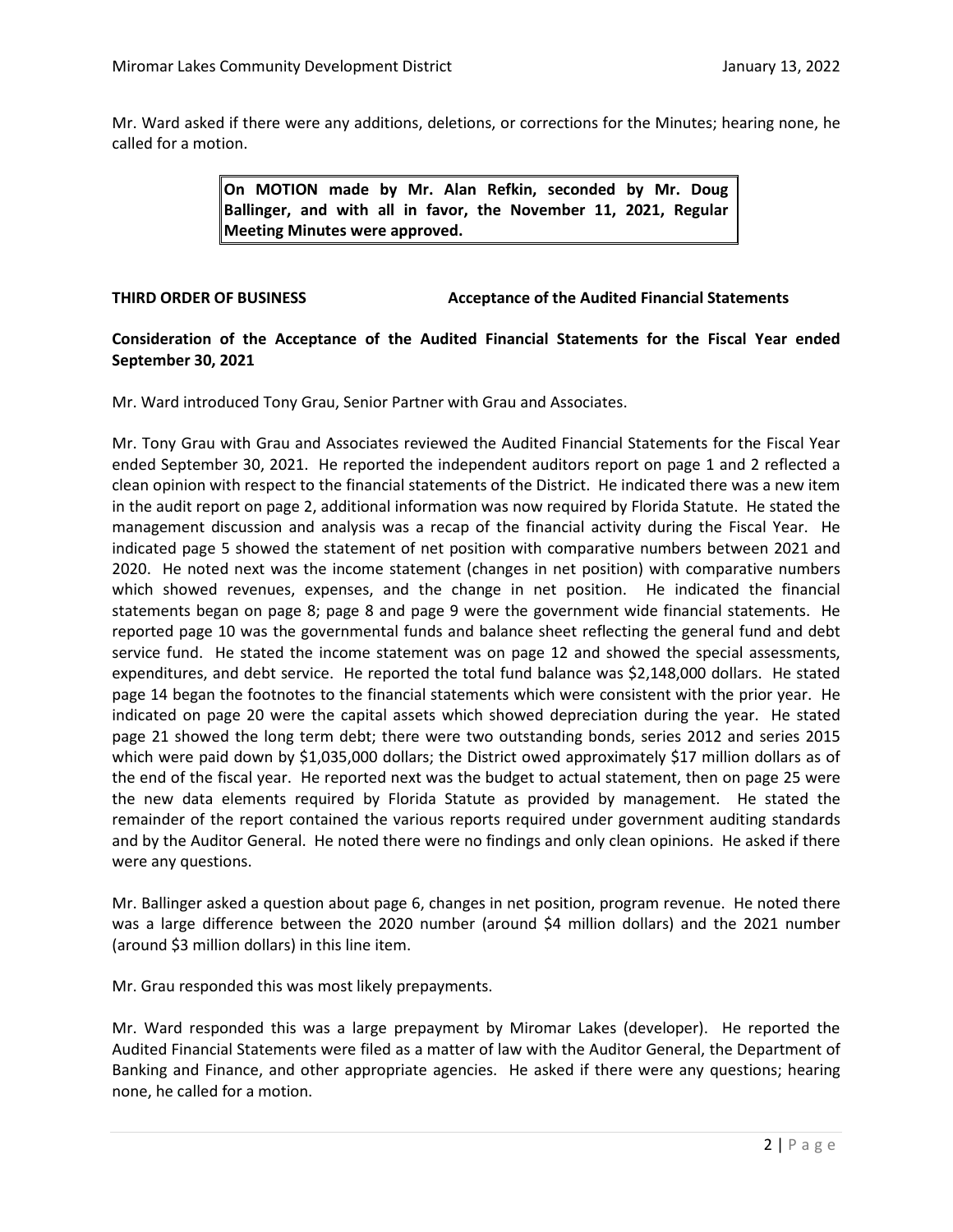**On MOTION made by Mr. Patrick Reidy, seconded by Mr. Doug Ballinger, and with all in favor, the Audited Financial Statements ending September 30, 2021 were accepted for purposes of inclusion in the record.** 

#### **FOURTH ORDER OF BUSINESS Staff Reports**

#### **I. District Attorney**

Mr. Urbancic reported the legislative sessions just began and there were a few bills he was watching. He indicated one would change the levels of sovereign immunity and the other would permit meetings to be held via electronic means in a state of emergency. He said he would keep the Board updated.

#### **II. District Engineer**

No report.

#### **III. Asset Manager**

#### **a) Operations Report December 1, 2021**

**b) Operations Report January 1, 2022**

Mr. Bruce Bernard reported last month the aerator systems in Lake 1b south and north, Lake 1c and Lake 3a were replaced. He indicated a total of 6 air compressors, 16 diffusers, and the necessary control valves were replaced for a total of \$10,312 dollars. He reported Dragonfly Services were beginning the lake bank restoration this month with rip rap along Miromar Lakes Blvd on the big lake side, as well as Lake 6a and holes 11 and 12 at the golf course adjacent to the greens. He stated discussions with Solitude were held regarding a fishery and the midge fly issues. He indicated Solitude would come back to the Board with a plan and proposal. He stated Solitude wished to communicate with the fishermen in the District to determine what type of fish was desired and how many fish were currently being caught regularly.

Mr. Ballinger commented on the large number of fish he caught yesterday afternoon.

Mr. Weber asked about the midge flies.

Mr. Bernard indicated midge fly treatment was still underway and would continue every two weeks until the end of March. He stated hopefully the fishery would help control the midge flies.

Discussion ensued regarding the midge flies and the District spraying for midge flies as often as was allowed.

#### **IV. District Manager**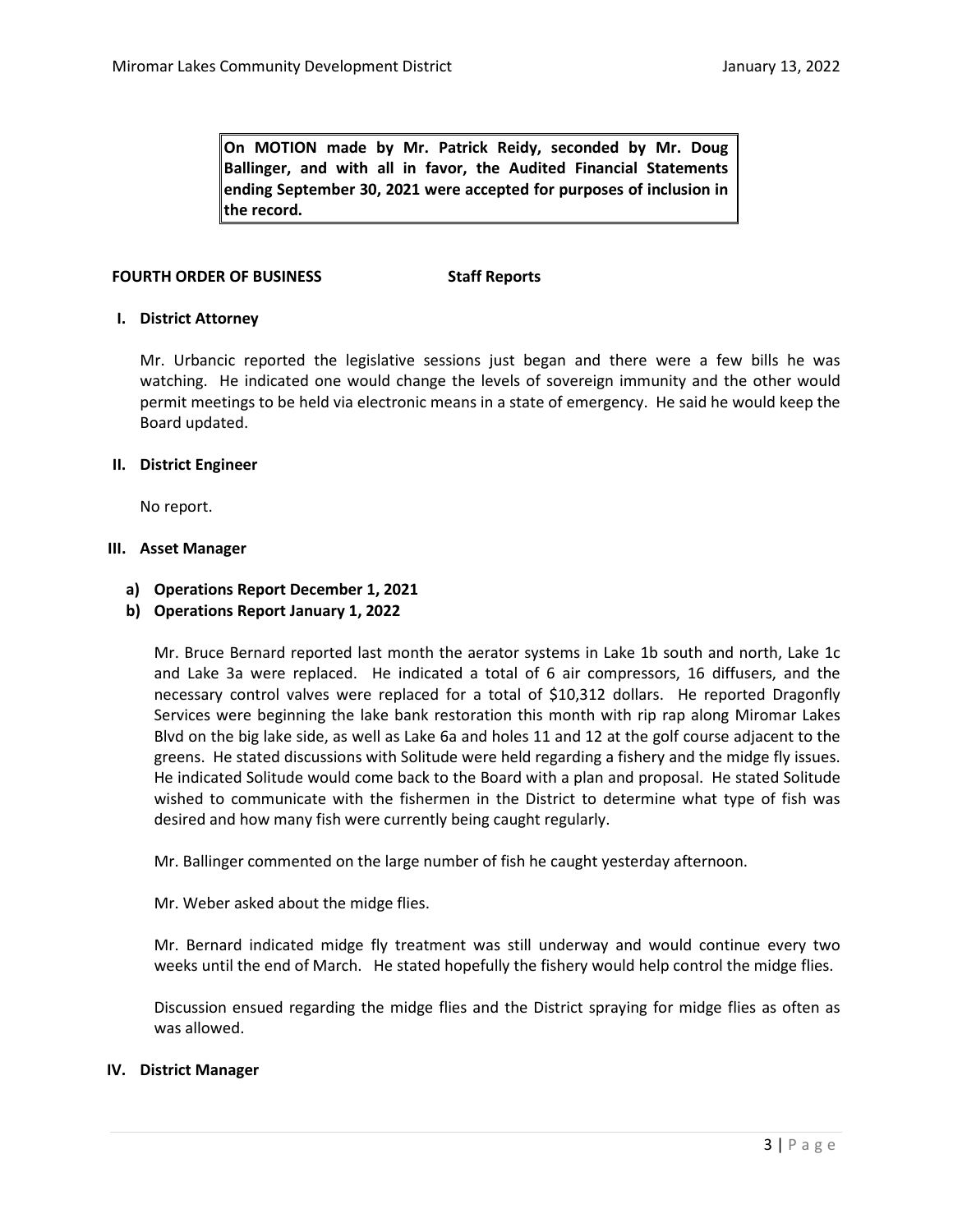**a) Financial Statement for period ending November 30, 2021 (unaudited)**

**b) Financial Statement for period ending December 31, 2021 (unaudited)**

No report.

Mr.  $14:36$  asked about the asset increases while the balance sheet never changed.

Mr. Ward explained in a governmental agency, contributed assets were recorded as 0 (zero).

Mr. Reidy asked about the asset values.

Mr. Ward noted the asset values were substantively higher than the number reflected on the financial statement.

Mr. Tim Byal explained this was related to the bond issue; initially when assets were contributed to the CDD, the assets were exchanged for dollars from the bond issue; however, once the bond issues expired, the developer elected to continue to contribute the assets to the CDD with no monetary exchange.

Discussion ensued regarding the assets, and how the financial statements reflected the assets.

Mr. Ward explained in government, the asset value in this kind of a system did not do anything in terms of financial statements.

Mr. Reidy stated he worried the CDD had \$80 million dollars in assets but was only reporting \$40 million dollars in assets. He stated this was nonsensical.

Mr. Ward stated most CDDs chose not to record asset contributions on the books.

Discussion continued regarding asset contributions and bond issuance.

Mr. Ward explained the asset value was unimportant. He explained the asset renewal and replacement values were the significant pieces of information; this was why the reserve study was recently conducted. He stated governments could include asset contributions in the financial statements, but in his experience, governments across the board general did not, especially for this type of infrastructure. He explained in order to include the asset value in the statements, the developer would have to provide a transfer value; however, contributed assets were typically zero value transfers.

Mr. Byal discussed asset transfers from the developer to the CDD. He noted the new development assets would be placed in the Master Association until a future point in time.

Mr. Ward asked if the developer would not be transferring the balance of the drainage system to the CDD.

Mr. Byal responded the balance of the drainage system would be dedicated to the Master Association through the platting process.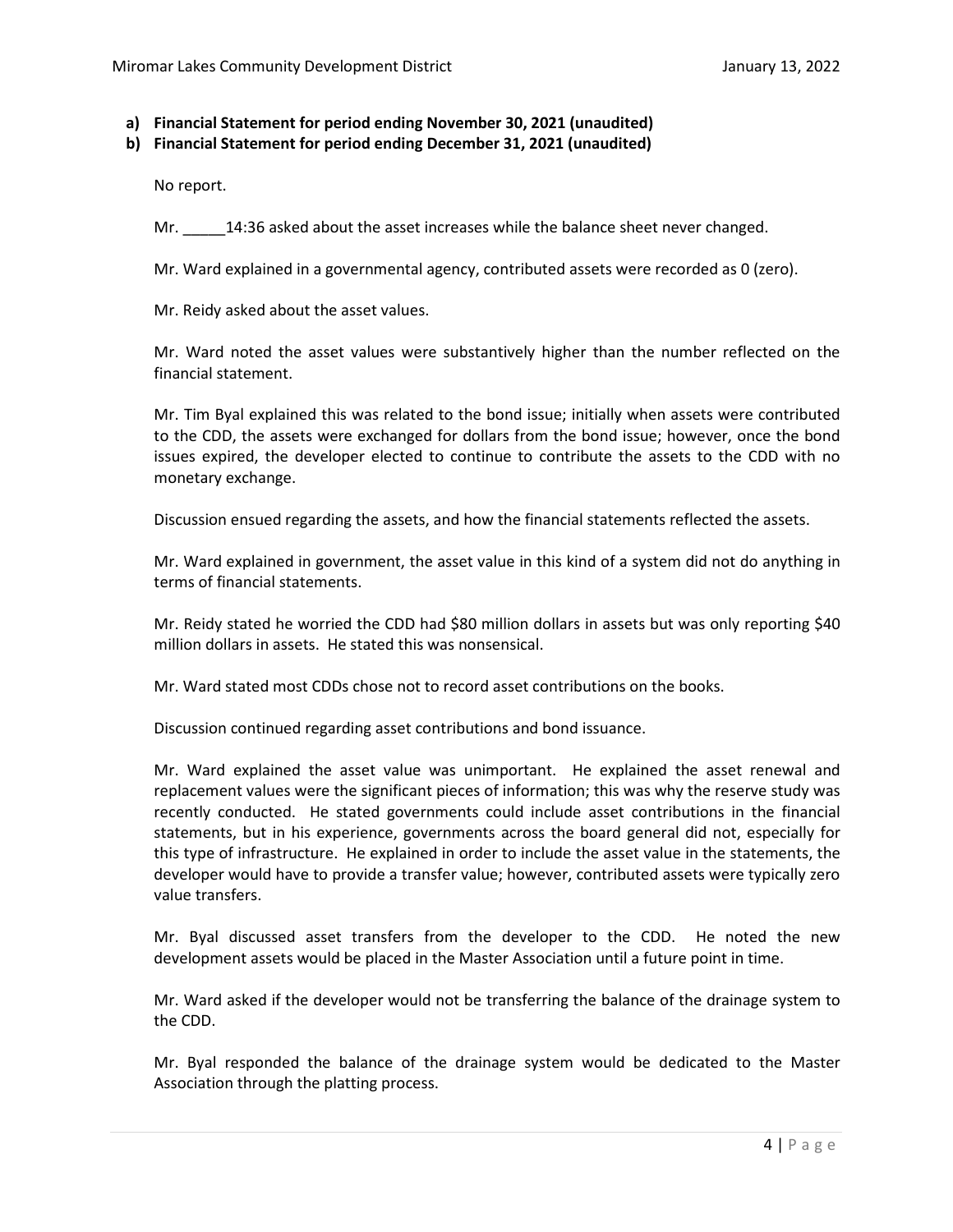Mr. Ward stated if this were done, the assets (balance of the drainage system) would never go to the CDD for operations and maintenance.

Mr. Byal indicated this could be the case. He explained the developer had to pay 100% for the asset and there was no net benefit to the developer from the transfer. He noted the cost to turn the assets over to the CDD was more significant than the cost of turning the assets over to the Master HOA, and as the population of the CDD was the same as the population of the Master HOA (residents of Miromar Lakes), the developer was electing to turn the assets over to the Master HOA.

Mr. Weber noted if the assets were turned over to the Master HOA, then the Master HOA would be responsible for maintenance of the assets.

Mr. Ward asked if the South Florida Water Management District permits would go to the Master HOA.

Mr. Byal responded in the affirmative. He explained the CDD was requiring the developer to test and clean out assets before transfer and this was costly and time consuming. He explained the Master HOA had no such requirements for transfer as the Master HOA was controlled by the developer.

Mr. Refkin asked about the berms.

Mr. Byal stated the berms would go to the Master Association as well and then the Master HOA could transfer the assets to the CDD all at once.

Discussion ensued regarding the possibility of the Master HOA transferring the assets to the CDD en masse in the future.

Mr. Ward stated it was very difficult to transfer assets from the Master HOA to the CDD for liability reasons when the Master HOA was under resident control. He noted it was possible if the Master HOA was under control of the developer. He stated he did not normally care whether the assets went to the Master HOA or the CDD; he had several Districts where the Master HOA owned and maintained the assets. He stated it was unusual for the assets to be split between the Master HOA and the CDD, however. He stated from an overall perspective of the community he would not recommend this, but it was not his decision.

Mr. Reidy asked why it was expensive to turn the assets over to the CDD as opposed to the Master HOA.

Mr. Ward responded he was unsure; the newer assets should only cost whatever fees Charlie Krebs and Greg Urbancic charged to review and certify the transfer.

Mr. Byal stated recently the developer has been required to "sewer viewer" everything and clean out any sediment 100% before transfer even if the asset were only 6 months old.

Mr. Ward stated clearly if a pipe were broken it needed to be fixed, but if you built something and it was less than 6 months old, he did not know why it would need to be cleaned before transfer.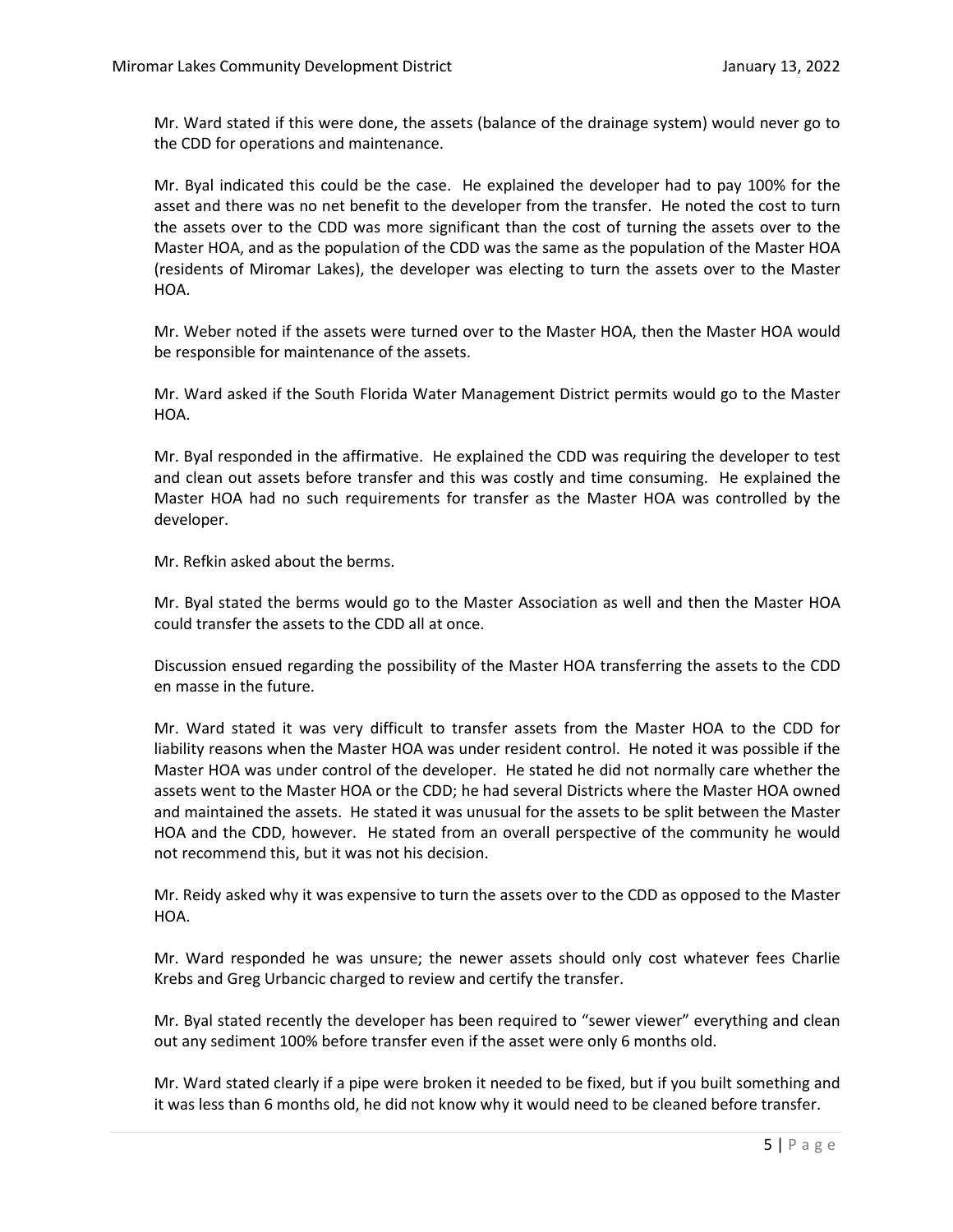Mr. Refkin noted Bella Vista was considering transferring its system and there was no requirement for sewer viewing this system; only a certification indicating nothing was broken. He stated sewer viewing and/or cleaning was never a requirement. He indicated he did not know where these expenses Mr. Byal was referring to were coming from.

Mr. Byal stated at the right time, with a reasonable transition, the intent was to have the transfers occur, but Miromar had to evaluate the situation.

Mr. Refkin asked what the advantage was to the developer in not transferring the assets to the CDD. He stated he did not believe there were high costs associated with transfer to the CDD.

Mr. Charlie Krebs stated the cleaning requirement Mr. Byal was referring to was in a situation where there was still construction going on in a specific neighborhood, and somewhere in the discussion cleaning the pipe due to ongoing construction activities was suggested for this one neighborhood.

Mr. Bruce Bernard stated this was discussed at the Board level; the Board decided if it were going to take responsibility for that neighborhood's system while construction was ongoing, the Board wanted to ensure the pipes were checked and cleaned when construction was complete.

Mr. Refkin stated the pipes were supposed to be checked and certified, not cleaned. He noted Miromar was free to do as it pleased, but he did not understand why the assets were not being transferred to the CDD.

Mr. Byal explained the situation had changed; the CDD used to accept the fact that this was a rapid turnover. He explained the DEP, Lee County, utilities, etc., were scrutinizing the development to ensure proper construction and shortly after issuance of the certificate of completion of a neighborhood, the developer typically would transfer the assets to the CDD and the CDD would simply accept the assets. He stated the last easy transfer of assets was for Salerno; every subsequent transfer has had a CDD intervention in the process requiring an additional level of inspection and/or expense. He explained this should not be the case when the developer was transferring assets to the CDD with no benefit to the developer.

Mr. Refkin stated he only knew of one asset transfer for which the CDD had an extra requirement. He stated this was for an inspection of the pipes for Bella Vista and a copy of all the drawings which the developer should have. He noted the inspection would only cost about \$500 to \$800 dollars.

Mr. Ward stated for new construction, the developer was certifying to the District that the system was constructed in accordance with the plans and specifications and was acceptable for the District to take over. He asked what else was going on beyond that certification. He stated inspecting the pipes was fine but cleaning out pipes which were newly constructed did not make sense.

Mr. Refkin stated the CDD only wanted the systems inspected to ensure nothing was broken and the CDD was not inheriting a system which would need immediate repair. He stated he did not feel any requirement beyond this was necessary. He stated he wanted to be certain no extra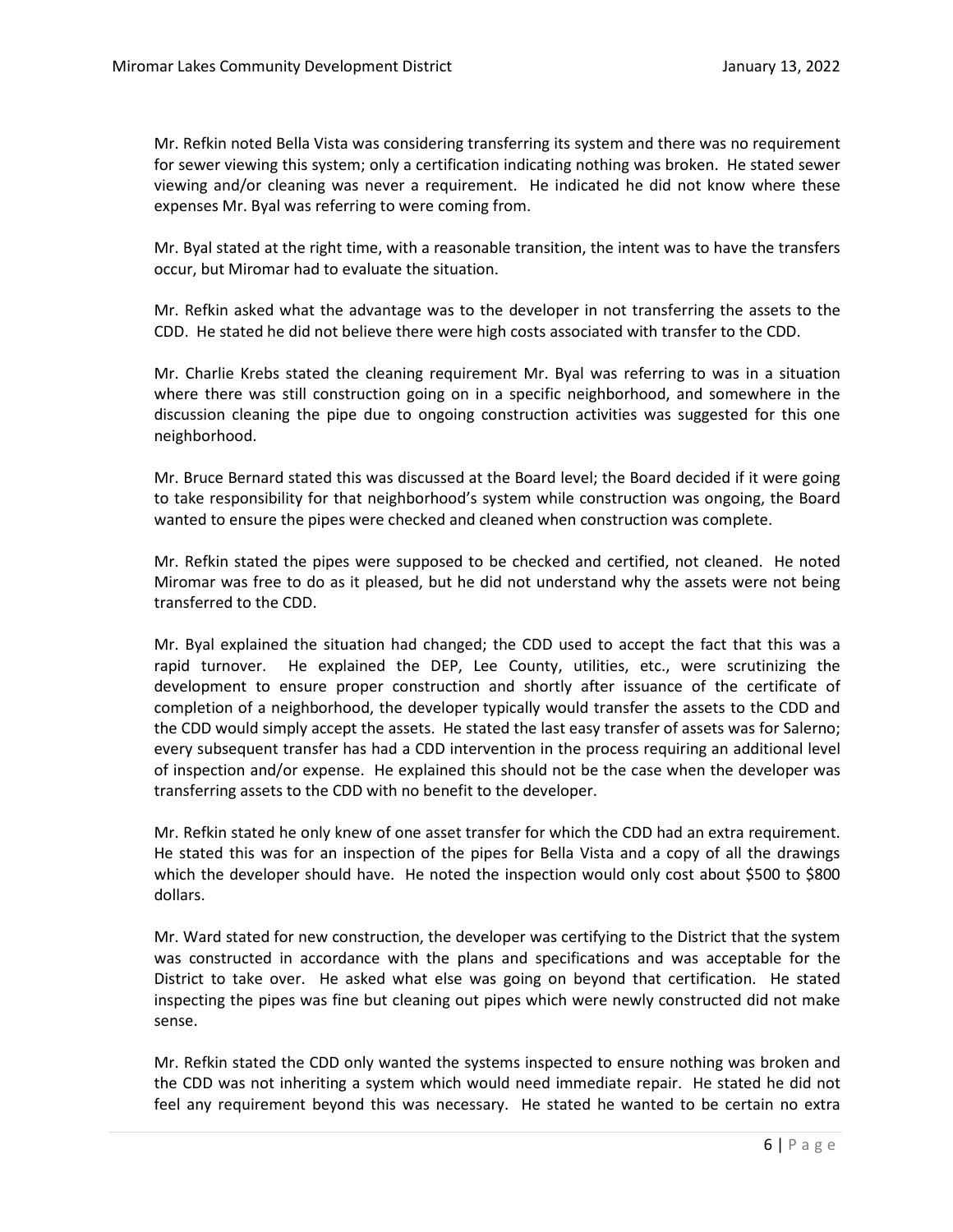requirements were being placed on Mr. Byal and that there was continuity in the process. He stated continuity was important and would simplify the situation for all. He noted the CDD wished to control the whole system; the whole system should be under one umbrella.

Mr. Ward asked specifically what was being required for turnover.

Mr. Krebs responded typically the CDD required all the record drawings for what was constructed, the certifications from the agencies (South Florida, Lee County, Utility Companies), recorded plats (if platted), and any additional drainage easements recorded not shown on the plats. He stated from an engineering perspective it was important to have all the access rights and ownership of everything in the ground which was being transferred. He stated if it was a new project, less than a year old, it was assumed everything was good and functional.

Mr. Ballinger asked if the system Mr. Byal was referring to had passed an inspection.

Mr. Byal responded in the affirmative.

Mr. Ballinger stated if this were the case, then the system had already been inspected and no new inspection was required.

Mr. Weber agreed.

Mr. Ward stated if the construction of the asset was certified complete, this was sufficient. He stated this was how things were handled in every other District he managed.

Mr. Byal stated there had been a different level of scrutiny in the last couple of transfers including inspection of the pipe and cleaning requirements. He noted Miromar inspected and cleaned the pipes prior to the last transfer even though the pipes were only around 6 to 9 months old. He indicated the CDD had required all the lake banks which were recently approved to be reinspected.

Mr. Refkin asked who was to perform this inspection.

Mr. Krebs responded the Board requested he and Mr. Bernard conduct an inspection of the lake banks.

Mr. Refkin stated the Board wished this process to be simple for Mr. Byal, and it was important for the Board to be informed if this were not the case.

Mr. Byal stated the developer had been transferring the assets to the CDD until it became burdensome.

Mr. Refkin indicated the Board did not wish to be burdensome and if the developer wished to transfer assets to the CDD, the CDD was ready to work with Mr. Byal in this regard.

Mr. Ward asked which portions of the water management system had not been turned over to the CDD at this point.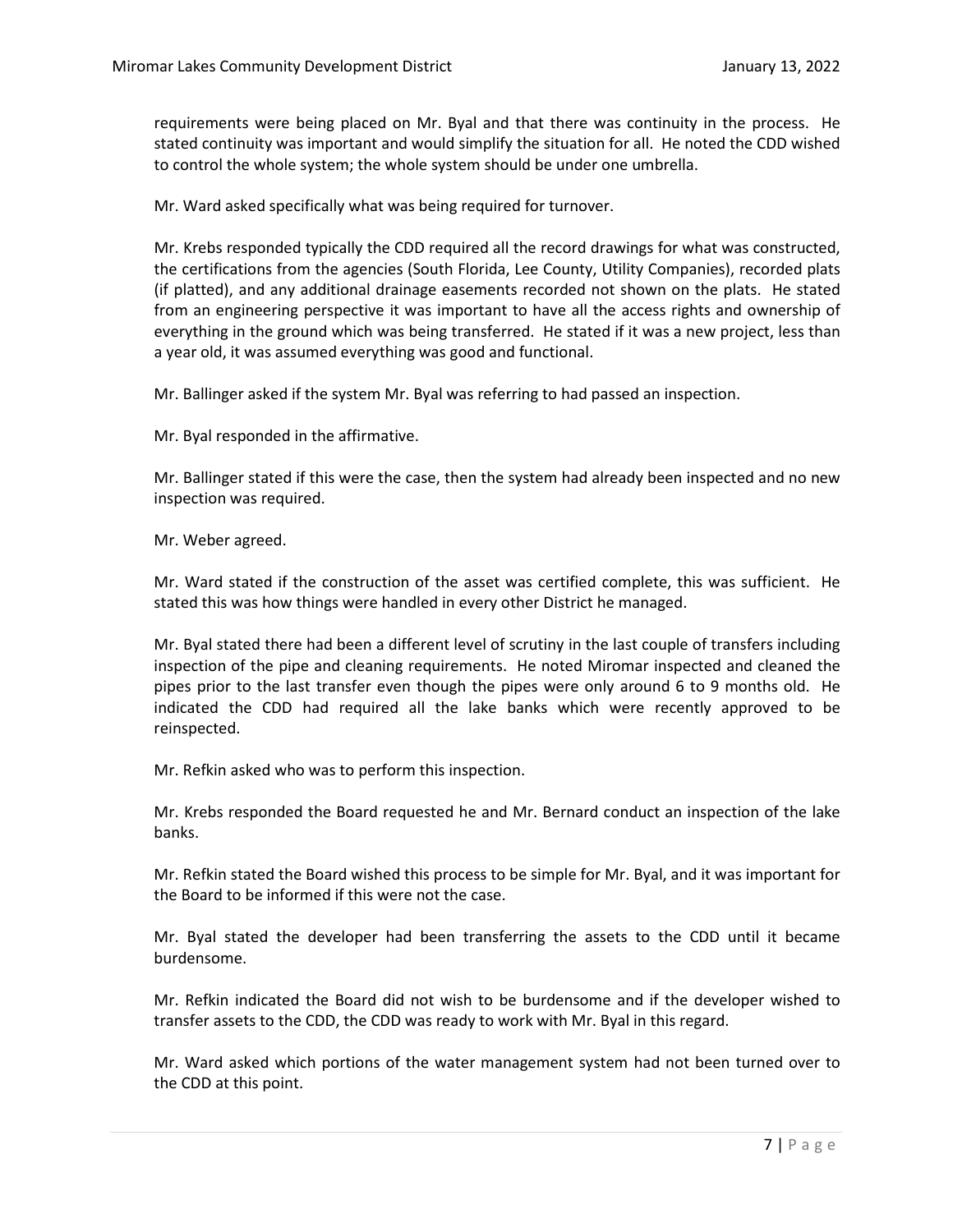Mr. Krebs listed the three water management systems which had not yet been turned over.

Mr. Byal indicated it was only the last three neighborhoods for which the water management systems were dedicated to the Master HOA instead of the CDD.

Mr. Ward noted this should not be hard to fix.

Mr. Krebs stated the County was not making things easy for developers, so by putting the asset in the Master HOA the approvals and certifications moved faster through the County and South Florida.

Mr. Reidy asked if paperwork could be done transferring the assets from the Master HOA to the CDD.

Mr. Byal responded in the affirmative; this was the intent. He stated all three neighborhoods could be transferred to the CDD at one time.

Mr. Krebs stated anything dedicated on the plat required a resolution from the Board or the CDD could join the plat. He stated if the CDD ever had to redevelop any of the land dedicated on the plat, it would come back to the Board.

Mr. Ward stated personally, as the Manager, he would like to try to get these assets into the CDD and simplify the process of transfer, so it was not cumbersome, burdensome, or costly for any involved.

Mr. Refkin thanked Mr. Byal for bringing this to the Board's attention.

Mr. Ward asked if there were any other questions or comments; there were none. He stated this concluded the Audience Comments portion of the meeting.

#### **FIFTH ORDER OF BUSINESS Supervisor's Requests and Audience Comments**

Mr. Ward asked if there were any Supervisor's requests.

Mr. Reidy asked if there were any updates on the bond refinancing.

Mr. Ward responded in the negative; perhaps during the February meeting he would have an update.

Mr. Reidy noted the Board added \$55,000 dollars to its cash balance. He stated the goal was to continually increase the cash balance annually for the reserve fund.

#### **SIXTH ORDER OF BUSINESS Adjournment**

Mr. Ward adjourned the meeting at 2:50 p.m.

**On MOTION made by Mr. Alan Refkin, seconded by Mr. Mike Weber, and with all in favor, the meeting was adjourned.**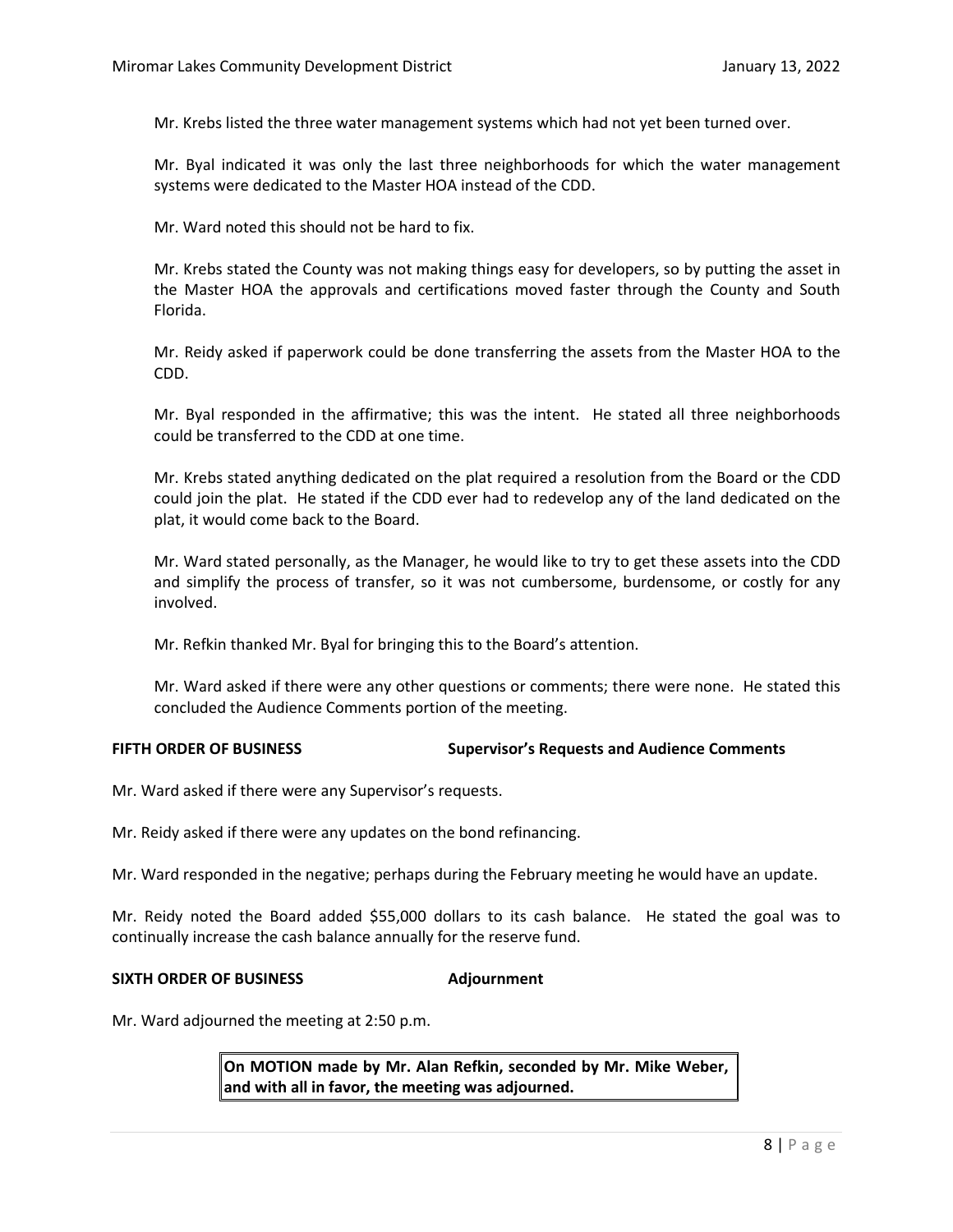Miromar Lakes Community Development District

James P. Ward, Secretary

 $\ddot{\cdot}$ 

Alan Refkin<br>Alan Refkin, Chairman

Signature: <u>[Alan Refkin](https://na2.documents.adobe.com/verifier?tx=CBJCHBCAABAAE1xmXEZiFp1vSjrQJcVzh_6lk2472P56) (Feb 16, 2022 23:41 EST)</u> **Email:** arefkin@aol.com